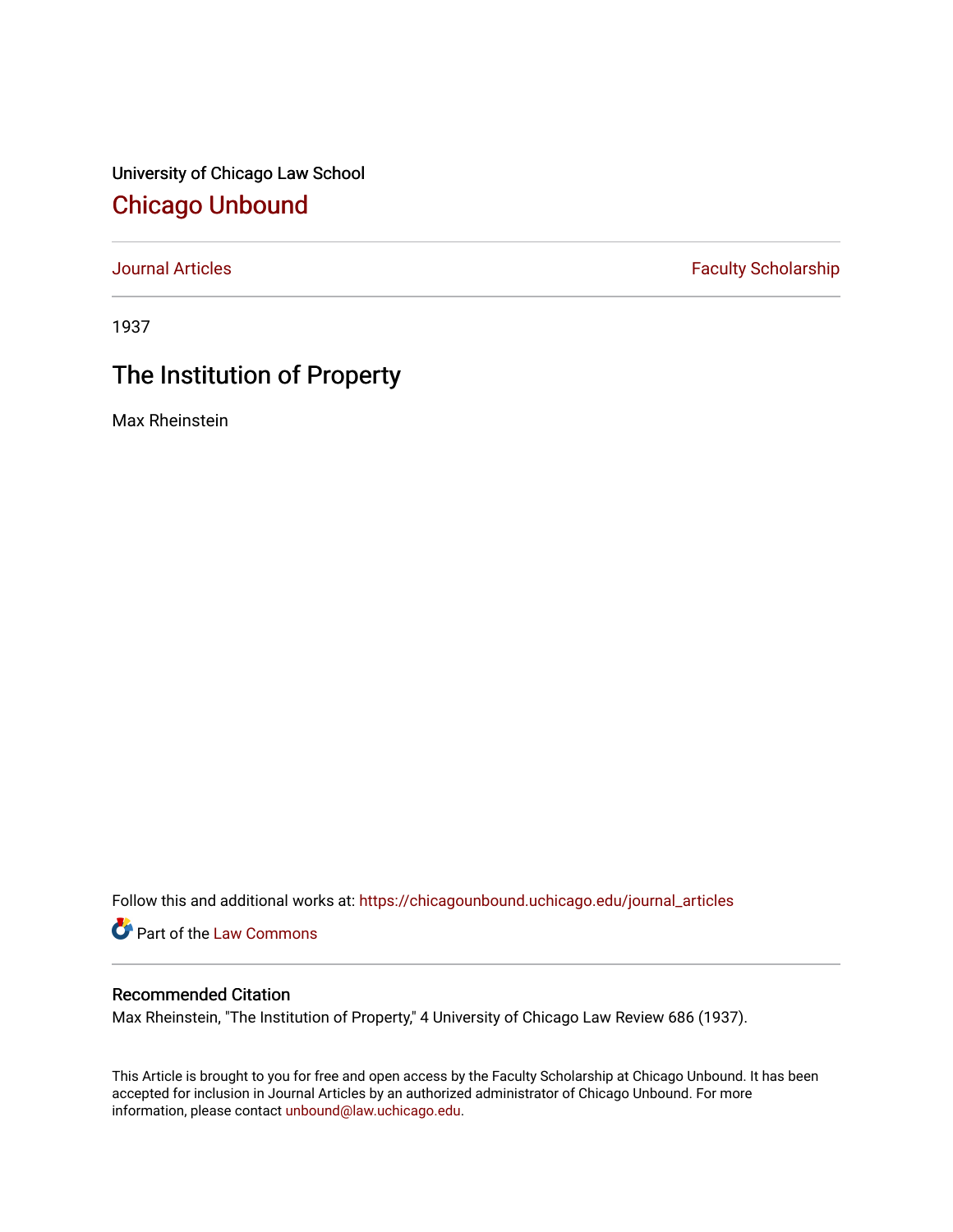## BOOK REVIEWS

The Institution of Property. By **C.** Reinold Noyes. New York: Longmans, Green Co., 1936. **Pp.** xvi, 645. **\$7.50.**

This book owes its existence to an economist's desire for a more accurate insight into the facts of contemporary economic life than, in his opinion, present economic science is able to present. He charges that up to now economics has not got much beyond an oversimplified mechanics of the production and distribution of tangible goods and services, based on an analysis of such few elements as land, labor, capital, and, more recently, enterprise. The actual facts, he feels, are more complicated, and the economic structure of society cannot be understood without an insight into "the social abstractions which lie between the concrete persons and the concrete objects," into "the arrangements, the practices and the rules of society which become the most influential realities." And again: "The business world thinks in terms of 'rights' almost more than it does in terms of men and far more than it does in terms of goods. The chips in the economic game today are not so much the physical goods and actual services that are almost exclusively considered in economic textbooks, as they are that elaboration of legal relations which we call property."

Thus, Mr. Noyes has undertaken to inquire into the nature, the forms, and the functioning of these relations, to find out what they are and how they work. The present voluminous book is devoted entirely to the first part of this task, the "anatomy" of the legal institution called property. Another volume will follow, devoted to the description of the dynamics of its functioning.

In the final result the structure of property is visualized by Mr. Noyes as a complicated network of relations woven between the material (and certain quasi-material) objects to be used, enjoyed, and administrated upon and the human beings by whom these objects are used, enjoyed, and controlled. Between them threads go back and forth, indicating different modes of use, enjoyment, and control, and never connecting the people and the goods, but always leading through "funds," i.e., points of concentration corresponding to aggregates of relations. Each individual who shares in some respect in the enjoyment of the goods of the world has a personal "fund" of his own, from which, in the most simple form of the structure, relations may go immediately to the material objects. More frequently, however, the connection goes through some other "impersonal" fund (called in legal language corporation, or partnership, or foundation, or trust fund), from which, in turn, the threads run to the material objects, frequently, however, again not directly but through other impersonal funds. The structure becomes more complicated by the fact that beneficial use of and control over an object (or a relation finally leading to an object) may belong to different personal or impersonal funds of the same level. Finally, the relation which is legally called debt or claim appears as a particular kind of relation between funds, giving one fund an indirect share in the values constituting the other fund. The description of this intricate framework of relations occupies the last two chapters of the book.<sup>1</sup>

'Cc. 6-7, pp. **413-537;** app. **3, pp.** 594-615.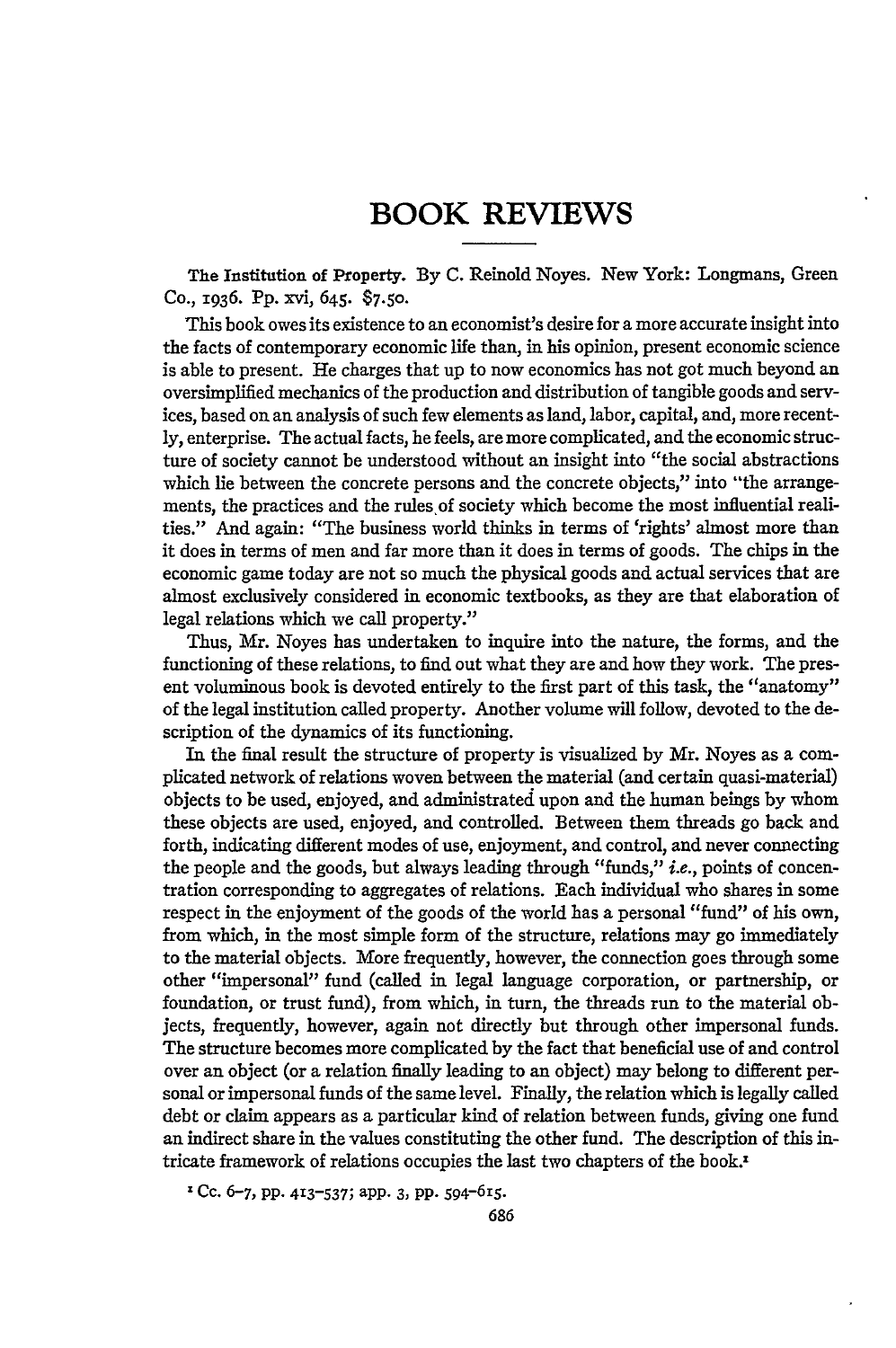Its major part, however, is devoted to laying the foundations for these insights and quite particularly to an inquiry into the puzzling problem of how it is possible that such an institutionalized arrangement of society is still denominated by the term "property," which ordinarily means a material object in its aspect of "belonging to someone." To find its solution, Mr. Noyes goes a long-winded way of historical discussion. He finds it in the structure of society of early, even pre-historic Rome, to the description of which the first two chapters of the book are given.2 Under the state of our historical sources, any description of the society of those times must necessarily be to a large extent based on conjecture. Mr. Noyes' penetrating mind is not satisfied with merely following the hypotheses established by the Romanist historians. He ventures upon new interpretations of the source material drawing heavily on etymology.3 Philological research is firmly established among the historians as a legitimate tool of historical exploration. How successfully it can be handled in legal history has been shown, for instance, by Amira4 whose epochal discoveries in early Germanic laws were due to his rare combination of thorough philological training with painstaking scholarship in law and history. The evaluation of Mr. Noyes' efforts in these fields rests with the experts. A good many, at least, of his explorations seem to fit quite well into the picture of early Roman or pre-Roman society as it has been drawn by well recognized authorities. To a large extent, Mr. Noyes had to follow, of course, the teachings of the professional historians, and he frequently follows rather uncritically Jhering and Bonfante. It is true the latter, in particular, has built upon the scattered historical fragments a comprehensive systematical description of earliest Roman law and society, which answers the fundamental elements of a good scientific hypothesis, namely that it offers an intrinsically probable explanation for the greatest number of the data known to us. It should not be overlooked, however, that there are some among our historical data which do not fit into Bonfante's system.<sup>5</sup> This is no proof, of course, that his basic views of the structure of the Roman family and the Roman state are wrong, but it should warn us that they are not established with absolute certainty and that they are far from being generally accepted among the Romanists. At any rate, however, Mr. Noyes' chapters on property in ancient Rome andits development from pre-property, are a contribution to the discussion of these puzzling and fundamental problems to which legal historians and sociologists will have to pay serious attention.

It appears from Mr. Noyes' discussions that the concept of property as it was developed in Rome was thoroughly adequate to the social and economic structure of its time, just as the concepts of mediaeval English law of property appear as appropriate expressions of the economic and social phenomena of the feudal age. The discussion of the latter in the third chapter, $6$  is followed by the development of the author's main thesis, namely that neither set of terms is an adequate vehicle for expressing the social and economic realities of Twentieth Century America. While the more flexible concepts of the feudal level with their relational undertone appear to him as at least ap-

**<sup>2</sup>**Pp. **27-220.**

**3** His etymological theories are developed in detail in app. I, pp. **539-82.**

4 **See** especially, his Grundriss des Germanischen Rechts, Paul's Grundriss der Germanschen Philologie **(1913).**

**s** See Rabel, Die Erbrechtstheorie Bonfantes, So Zeitschrift der Savigny-Stiftung fuer Rechtsgescbichte, Rom. Abt. **295.**

**6** Pp. 221-84.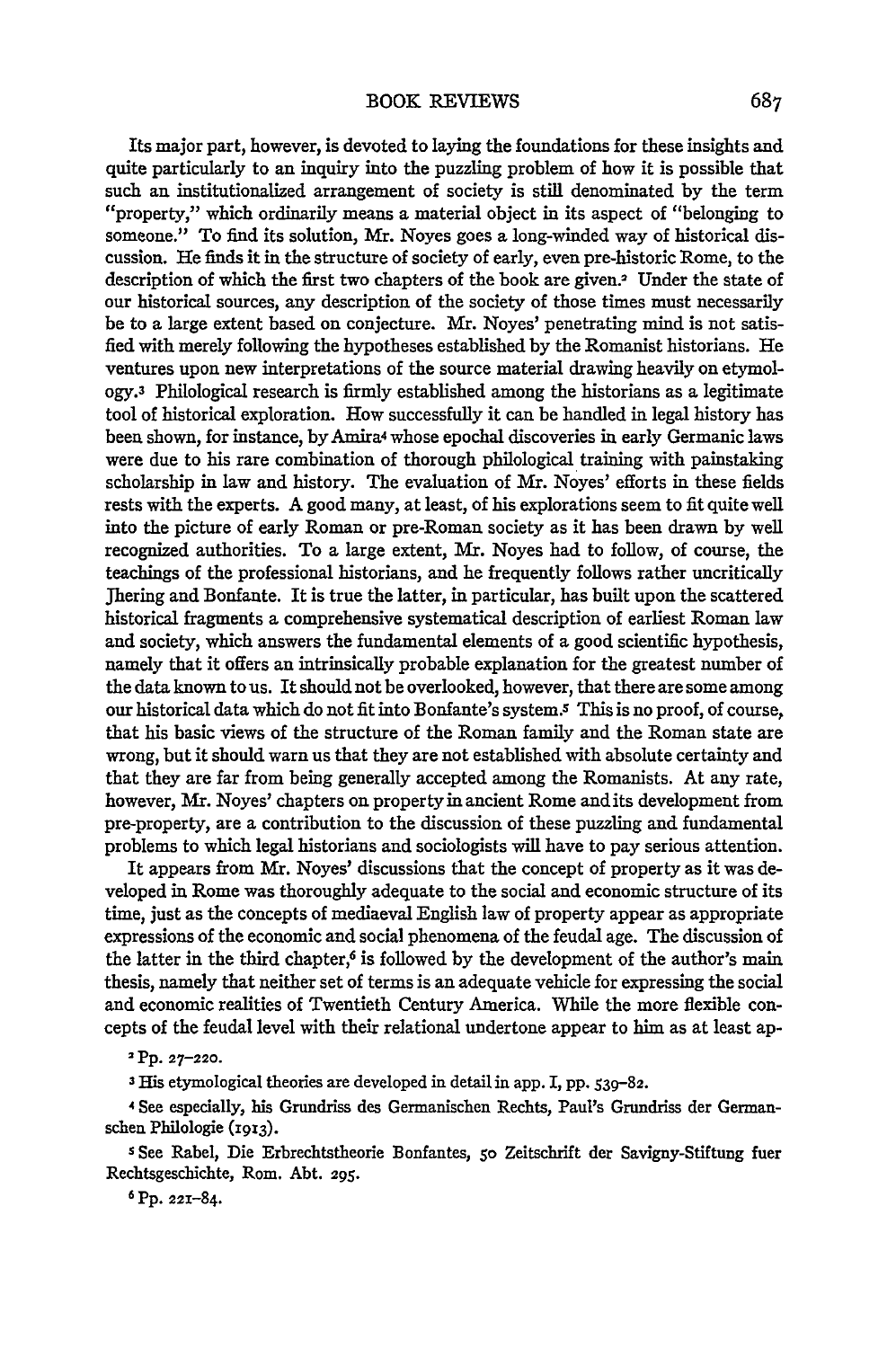proaching the reality that, today, property interests are relations between men, such absolutistic concepts of Roman origin as title or ownership, or the distinction between rights in rem and rights in personam are deemed utterly incapable of expressing the actual economic facts. It is only after this criticism of the concepts used in present American law7 that Mr. Noyes develops his own theory of the substance and structure of modern property.

Reviewers will, and indeed have already criticized this principal part of Mr. Noyes' book, not for its eventual intrinsic faults, but as unnecessary and superfluous.8 Indeed, in a period where the very use of legal concepts is under attack, an author who, without even noticing these discussions, sets out on the task of substituting a new set of concepts for an old one may appear to be hopelessly out of touch with the spirit of the time. Yet, it may be asked who renders the greater service to the development of the law, those lawyers who undertake to banish all concepts from its realm by debunking them as atavistic creations of human minds craving for security in an unstable world, or the economist who, one might almost say, innocently, presents the lawyers with a new system of concepts. Undoubtedly the present attack on legal concepts has its principal cause in that very insufficiency of the concepts presently used to express the phenomena of modern social life. There is no doubt that the use of inadequate concepts may lead to inadequate results. When intricate realities of corporate finance, of complicated trusts, of interlocking corporation directorates, or even of such comparatively simpler situations as creditor's rights are expressed in terms developed for the society of pre-historic Rome, the problems and concepts actually involved may indeed be obscured. Conceptual nihilism is not the only possible conclusion, however, to be drawn from a discontent with the concepts used up to now. Another possibility is the conscious attempt to develop new concepts from the realities of modern life, just as the old ones were developed from the realities of ancient and mediaeval life. Such concepts ought to express the conflicting interests of present life.

How they ought to be formulated has been widely discussed in Germany, especially by Philipp Heck,9 who has also made the first extensive application of this method to concrete legal problems; and he has done so for the very branch of law Mr. Noyes is concerned with, the law of property.<sup>10</sup> Some familiarity with these writings and with the extensive French discussions on the r6le of concepts in the law" might have enabled Mr. Noyes to serve the great purpose of demonstrating to those American lawyers who have felt the insufficiency of the present concepts that the proper way out lies not in the destruction of all concepts but in the conscious creation of a new system. Then, the concrete illustration of the possibilities of such a method which he presents in the main part of his book might have been a more convincing proof of the unavoidability of concepts in the law than all general discussions on the r6le of concepts in law. As the book stands, he lays himself open to the reproach of overestimating the r6le of concepts. True though it is that many a court has been led astray by inadequate con-

- **7** Cc: **4-5, pp. 285-412;** apps. 2-3, **pp. 583-615.**
- **8** See especially, Sturges' review, **25** Geo. L. **J. 497 (I937).**
- **9** Begriffsbildung und Interessenjurisprudenz **(1932).**
- **<sup>10</sup>**Grundriss des Sachenrechts **(i93o);** Grundriss des Schuldrechts (1929).

<sup>11</sup> See especially Gény, Méthode d'interprétation et sources en droit privé positif (1899); Gény, Science et technique en droit privé ( $1914-15$ ); and Perreau, Technique de la jurisprudence en droit priv6 (1923).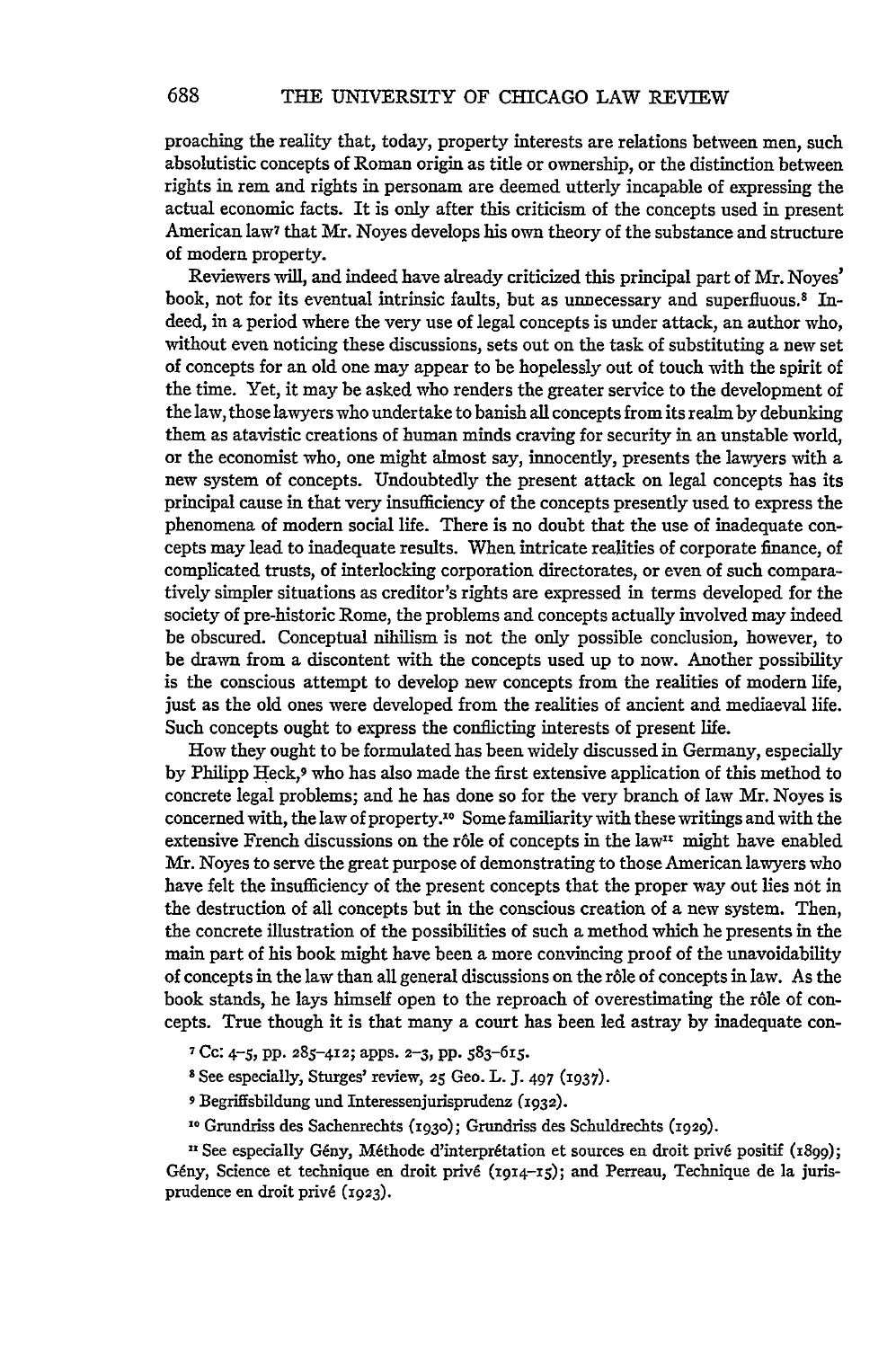cepts, concepts, when used properly, are but tools which do in no way determine the results in legal decisions. They, the results, are determined by considerations of legal policies, but concepts are the indispensable means of thinking and communication. Bad concepts may render the task unnecessarily difficult; they are dangerous only when they become the masters of legal reasoning instead of tools. But equally true is it that good concepts, like all good tools in any trade, facilitate sound results.

His lack of familiarity with the methodological discussions which are stirring up legal thought in France, Germany, Italy, the United States and other countries is not the only point where one wishes the author might have paid greater attention to the work done by predecessors in the numerous fields of learning touched by him. He could have shown, for instance, that a good many ideas, which in his book appear as mere speculation, are borne out by historical facts. While he makes extensive use of historical research on the origin of ownership in corporeal things, he neglects entirely Amira's, Gierke's and others' momentous discoveries on the early history of the creditor-debtor $<sup>12</sup>$  relation which he could easily have put to good use in his own analysis of the</sup> nature of creditors' rights. Other suggestive ideas and clarifying observations might he have found in the writings of those authors who have attempted before him to define the r6le of property law in social life, for instance in such books as Ferdinand Lassalle's "System der erworbenen Rechte,"'3 Karl Menger's "Das biirgerliche Recht und die besizlosen Volksklassen,"14 or Karl Renner's "Die Rechtsinstitute des Privatrechts und ihre soziale Funktion,"<sup>15</sup> and particularly in the work of the scholar whom we owe the most penetrating analysis of the social-economic impact of legal institutions, Max Weber.16 Creative imagination and piercing analysis are the forces by which progress in learning is achieved. They will not reach their fullest effects, however, when earlier achievements are not put to full use. We cannot and we must not always start all over again.

It may be supposed that the author would also have modified some of his opinions if he had familiarized himself with recent legal developments in foreign countries, and he would also have found that a good many of the constructive ideas of his own have already been put to work abroad. The concept of "fund," for instance, which plays such an essential r6le in Mr. Noyes' relational system, has found extensive attention, refinement and application in modern German law. His analysis of juristic personality

12 Amira, Nordgermanisches Obligationenrecht (1882-95); Gierke, Schuld und Haftung (i9o); Hazeltine, The Gage of Land in Mediaeval England, **3** Selected Essays on Anglo-American Legal History 646 (1909); Huebner, History of Germanic Private Law 463 (1918); on occurrence of analogous phenomena in Greek and early Roman law, see Partsch, Griechisches Bflrgschaftsrecht **(i9o9);** Rabel, Grundzfige des r6mischen Privatrechts, i Holtzendorff-Kohler's Enzyklopaedie der Rechtswissenschaft 453 **(i913);** Koschaker, Babylonischassyrisches Bürgschaftsrecht (1911).

**r3** System of Vested Rights (i85i).

- **'4** Private Law and the Unmoneyed Classes (18go).
- **,s** The Social Function of the Institutions of Private Laws (1929).

16 See especially his chapter on Rechtssoziologie (Sociology of Law) in *Wirtschaft und Gesellschaft* (1925). Other important studies he might also have profitably consulted are: Duguit, Les Transformations générales du droit privé depuis le Code Napoléon (1920); Hedemann, Die Fortschritte des Zivilrechts im **19.** Jahrhundert, 2: Die Entwicklung des Bodenrechts **(93o-35);** and quite especially Vinding Kruse's great treatise on Property, Ejendomsrätten (1931) translated by Larsen, Das Eigentumsrecht (1931, '35, '36).